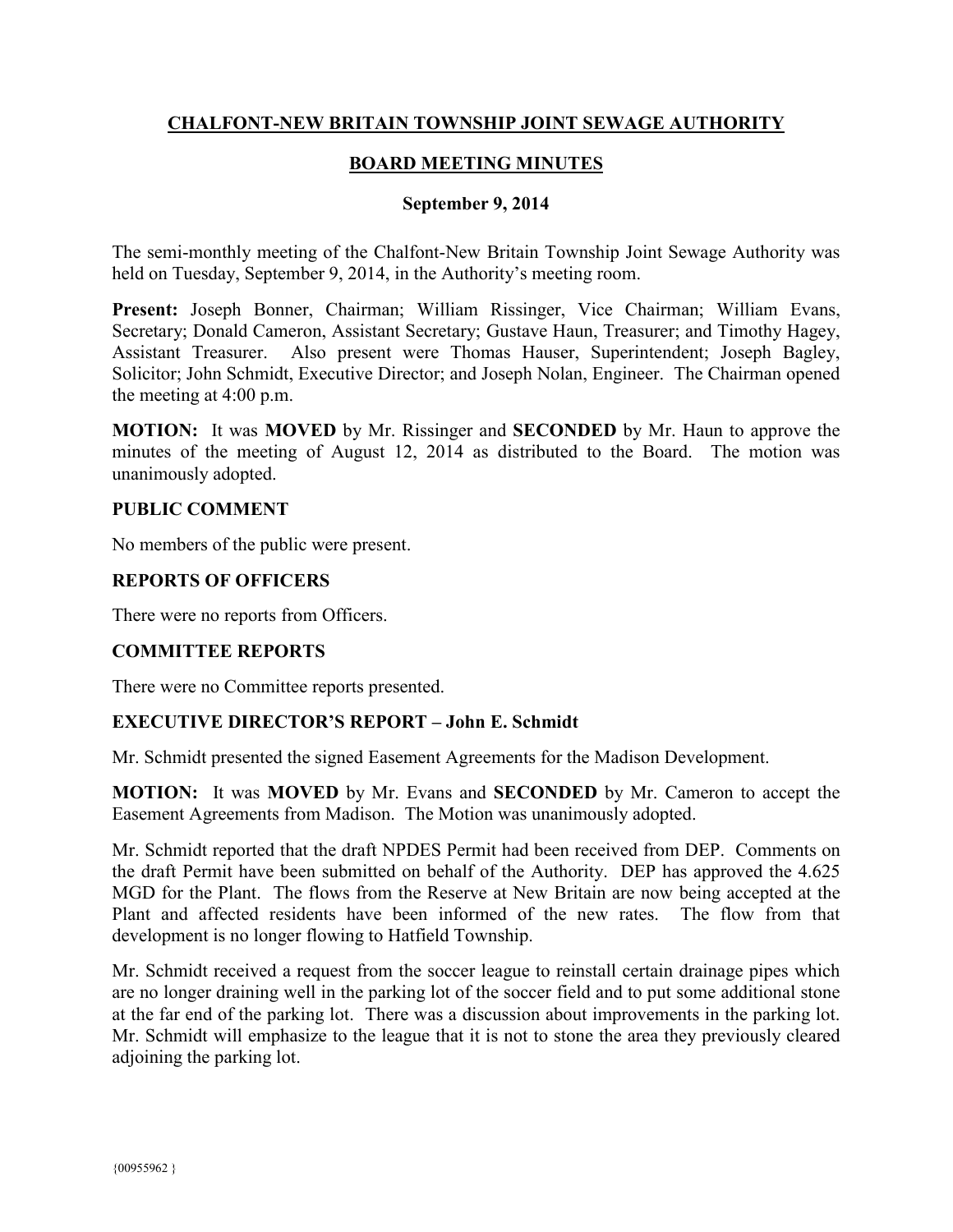A revised budget has been distributed to the Board. Mr. Schmidt discussed revenues, the BCW&SA Operating Agreement fee, and certain operating expenses with the Board. There was a discussion about the flexible spending account. Mr. Schmidt discussed budgeting for medical insurance. He also discussed the need for new flow meters for the collection system and equipment for the laboratory. Funds budgeted for special litigation were also discussed.

**MOTION:** It was **MOVED** by Mr. Haun and **SECONDED** by Mr. Hagey to approve the revised budget for 2014-2015 as distributed to the Board. The Motion was unanimously adopted.

Mr. Schmidt announced that Herbert C. Young, a former Board member of the Authority from 1966-1968, recently passed away.

Mr. Schmidt announced that Joseph Bonner, Chairman, received the 30-year Extended Service Award from PMAA at its conference in Hershey on August 26. Congratulations were extended to Mr. Bonner.

#### 

# **ENGINEER'S REPORT - Joseph Nolan, P. E.**

Mr. Nolan reported on the status of Pump Station No. 6. The Authority received an August 27, 2014 letter from DEP acknowledging the Authority's self-initiated corrective action plan with regard to overflows at Pump Station No. 6. The letter requests additional information from the Authority with regard to corrective action to be taken at the Pump Station.

Mr. Nolan provided an update to the Board on the Phase II construction. There was a meeting with Thomas Controls on August 21 in which they were provided with a schedule for work on the influent pump station. Next Monday and Tuesday Thomas Controls will be coordinating with the pump station manufacturer to do onsite startup work. After that, Thomas Controls is scheduled to meet with the SCADA engineer (Keystone) and to coordinate with the initiation of programming and the set up of the control system. Thereafter, startup of the channel grinder and valves in the influent gates by C&T is scheduled for September 22. After that, Thomas Controls will still have to have a punch list to perform. Thomas Controls has already been provided with a partial punch list and a revised one was provided in August.

The Board recessed into Executive Session at approximately 4:24 p.m. to discuss potential litigation. The Board returned to its regular session at approximately 4:32 p.m.

Mr. Nolan next presented Requisition No. 184 for Capital Improvements in the amount of \$72,655.77 which included expenses related to the Phase II construction and Phase III design. Mr. Nolan recommended approval.

**MOTION:** It was **MOVED** by Mr. Cameron and **SECONDED** by Mr. Evans to approve Requisition No. 184 in the amount of \$72,655.77. The Motion was unanimously adopted.